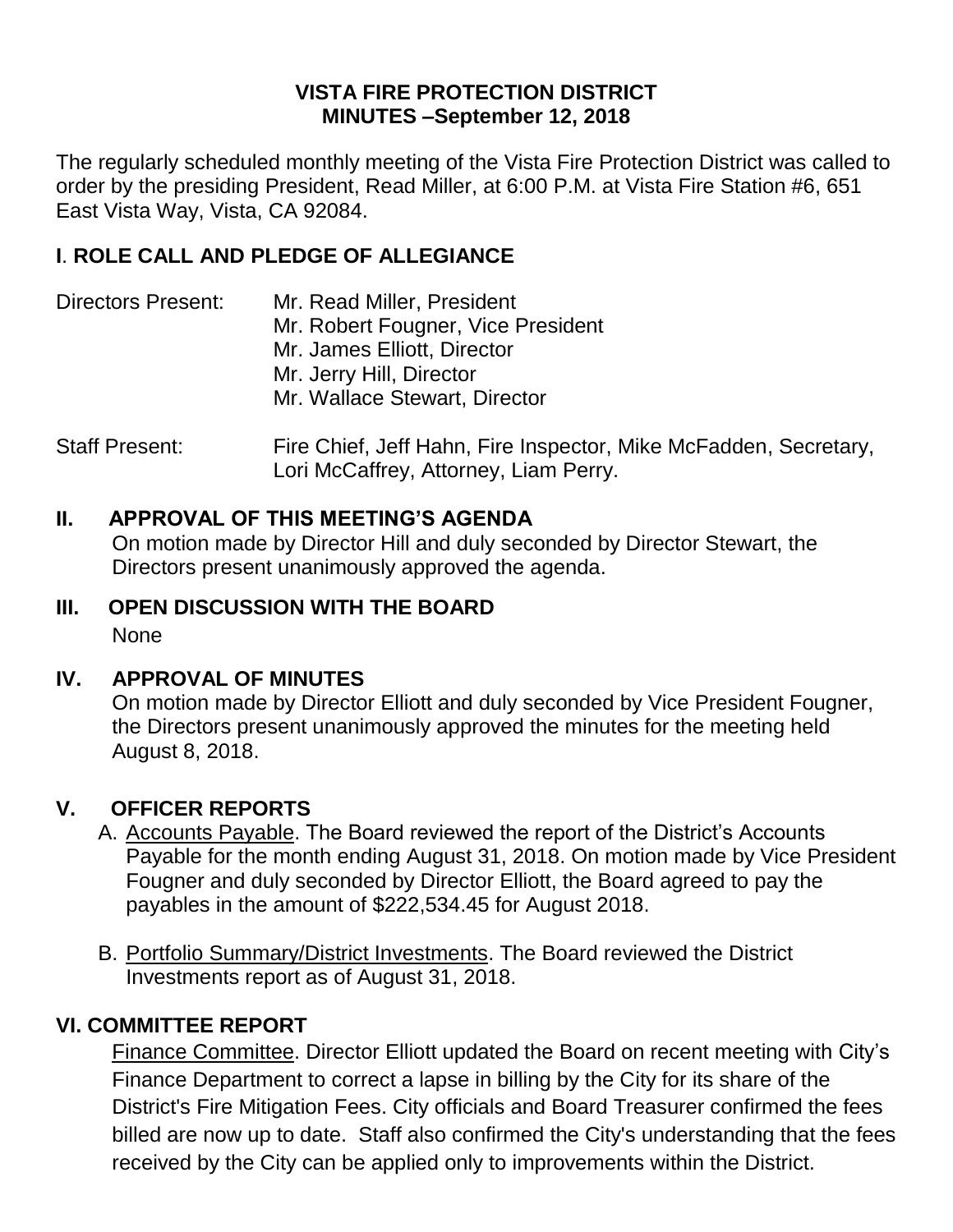### **VII. SPECIAL MATTERS DESIGNATED FOR CONSIDERATION** None

**VIII. OLD BUSINESS** None

## **IX. CONTINUING BUSINESS**

- A. Emergency Access Roads. Subcommittee will make recommendations at October meeting on preventative erosion controls for District access roads.
- B. Fire Station Site. Board Attorney reported on findings for the use of reserves for property acquisition, construction, maintenance and other activities within and outside of the District. It was reported reserves can be used for property in District, it was unclear if the reserves can be used to purchase property within the City of Vista if there are sites that are within District. LAFCO may need to give approval. Board will add to January Agenda to discuss further findings.
- C. District's Fire Inspector's Report. Fire Inspector Mike McFadden updated the board on completed activities in August and planned activities for September. It was reported that there is one parcel that was non-compliant and a Forced Weed Abatement was performed by Aztec Landscaping at the cost of \$1247.00.
- D. Fire Marshall's Report. Fire Chief Jeff Hahn reported there are no pending projects.
- E. Fire Department's Performance Report. Fire Chief Jeff Hahn reported on the Department's Performance during the month of July 2018.
- F. Fire Chief's Update. Fire Chief Jeff Hahn reported on other matters of interest to the Department and the District.
- G. Ratify and Confirm appointments of Board Treasurer and Board Clerk. Board discussed appointments of Board Treasurer Jeff Golden and Board Secretary Lori McCaffrey. On motion made by Vice President Fougner and duly seconded by Director Hill, the Directors present unanimously confirmed Jeff Golden's prior appointment as Treasurer, Lori McCaffrey's appointment as Secretary, and ratifies all actions taken on the District's behalf to date..

# **X. NEW BUSINESS**

A. Authorize Board Members to Sign/Transfer on Board Accounts. Board members discussed a policy for determining which Board Directors will be authorized to sign/transfer funds on bank and investment accounts. The Board agreed that the Finance Committee Members, currently Vice President Fougner and Director Elliott,